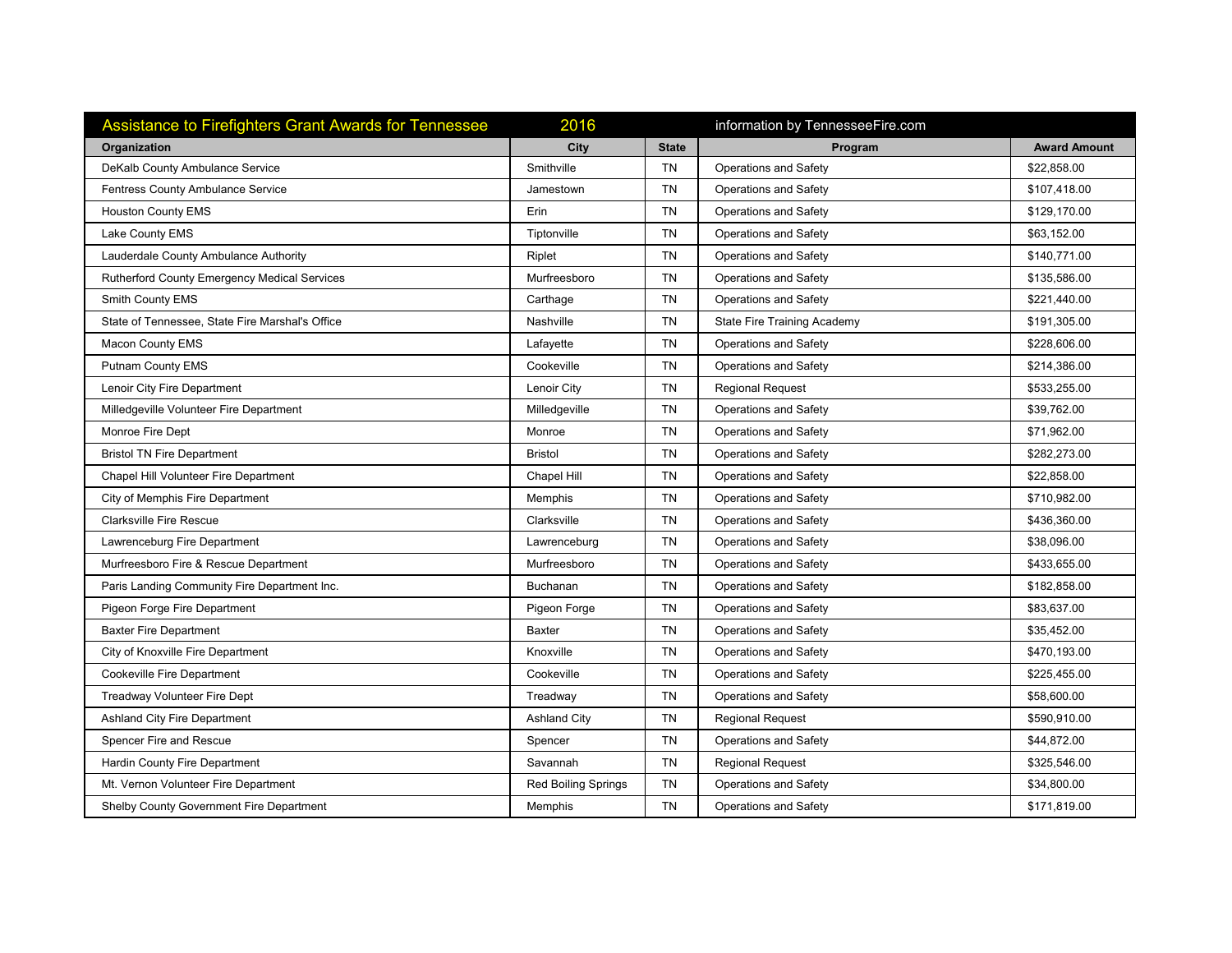| Dickson County Fire & Rescue                       | Dickson            | <b>TN</b> | <b>Operations and Safety</b> | \$80,000.00  |
|----------------------------------------------------|--------------------|-----------|------------------------------|--------------|
| Gatlinburg, City of                                | Gatlinburg         | <b>TN</b> | Operations and Safety        | \$6,858.00   |
| South Greene Volunteer Fire Department             | Greeneville        | <b>TN</b> | <b>Operations and Safety</b> | \$58,258.00  |
| St. James Volunteer Fire Department                | Greeneville        | <b>TN</b> | Operations and Safety        | \$17,143.00  |
| Centertown Fire Department                         | McMinnville        | <b>TN</b> | <b>Regional Request</b>      | \$388,810.00 |
| Decatur County Fire Department                     | Parsons            | <b>TN</b> | <b>Operations and Safety</b> | \$246,500.00 |
| Gordonsville Fire department                       | Gordonsville       | <b>TN</b> | Operations and Safety        | \$73,569.00  |
| Monroe Tri-Community VFD, Inc.                     | Madisonville       | <b>TN</b> | <b>Operations and Safety</b> | \$19,048.00  |
| Mountain Volunteer Fire and Rescue Department      | Crawford           | <b>TN</b> | Operations and Safety        | \$71,772.00  |
| New Prospect Fire and Rescue Inc.                  | Lawrenceburg       | <b>TN</b> | Operations and Safety        | \$91,667.00  |
| Rockwood Fire Department                           | Rockwood           | TN        | Operations and Safety        | \$142,812.00 |
| Selmer Fire Department                             | Selmer             | TN        | <b>Operations and Safety</b> | \$16,667.00  |
| Union City Fire Department                         | <b>Union City</b>  | <b>TN</b> | Operations and Safety        | \$171,239.00 |
| Flintville Volunteer Fire Dept.                    | Flintville         | TN        | Operations and Safety        | \$47,440.00  |
| Five Points Volunteer Fire Department              | Cornersville       | TN        | <b>Vehicle Acquisition</b>   | \$168,572.00 |
| City of Etowah Fire Department                     | <b>ETOWAH</b>      | <b>TN</b> | Operations and Safety        | \$117,331.00 |
| Henryville Volunteer Fire Department               | Summertown         | TN        | Vehicle Acquisition          | \$253,334.00 |
| Jasper Highlands VFD                               | Jasper             | <b>TN</b> | Operations and Safety        | \$44,191.00  |
| Lakeway Central Volunteer Fire Dept                | Jefferson City     | TN        | <b>Operations and Safety</b> | \$77,715.00  |
| Town of Livingston Fire Dept.                      | Livingston         | <b>TN</b> | Operations and Safety        | \$131,143.00 |
| Treadway Volunteer Fire Dept                       | Treadway           | <b>TN</b> | Vehicle Acquisition          | \$190,477.00 |
| United Volunteer Fire Department Inc               | Greeneville        | TN        | Operations and Safety        | \$20,128.00  |
| Volunteer Fire Department of Seymour, Inc.         | Seymour            | <b>TN</b> | Operations and Safety        | \$505,862.00 |
| DeKalb County Fire Department                      | Dowelltown         | TN        | <b>Operations and Safety</b> | \$47,443.00  |
| Fosterville Volunteer Fire Department              | <b>Bell Buckle</b> | <b>TN</b> | Operations and Safety        | \$71,905.00  |
| Lexington Fire Department                          | Lexington          | TN        | Vehicle Acquisition          | \$169,524.00 |
| CHARLESTON VOLUNTEER FIRE DEPARTMENT               | <b>COVINGTON</b>   | <b>TN</b> | Operations and Safety        | \$111,079.00 |
| Henry Volunteer Fire Deaprtment, INC               | <b>HENRY</b>       | <b>TN</b> | <b>Operations and Safety</b> | \$40,000.00  |
| Second District Volunteer Fire Department          | Mountain City      | <b>TN</b> | Operations and Safety        | \$92,858.00  |
| <b>Bluff City Volunteer Fire Department</b>        | <b>Bluff City</b>  | <b>TN</b> | <b>Operations and Safety</b> | \$47,620.00  |
| Dallas Bay Volunteer Fire Department & Rescue, Inc | Hixson             | <b>TN</b> | Operations and Safety        | \$18,982.00  |
| Decherd Fire and Rescue                            | Decherd            | <b>TN</b> | Operations and Safety        | \$238,096.00 |